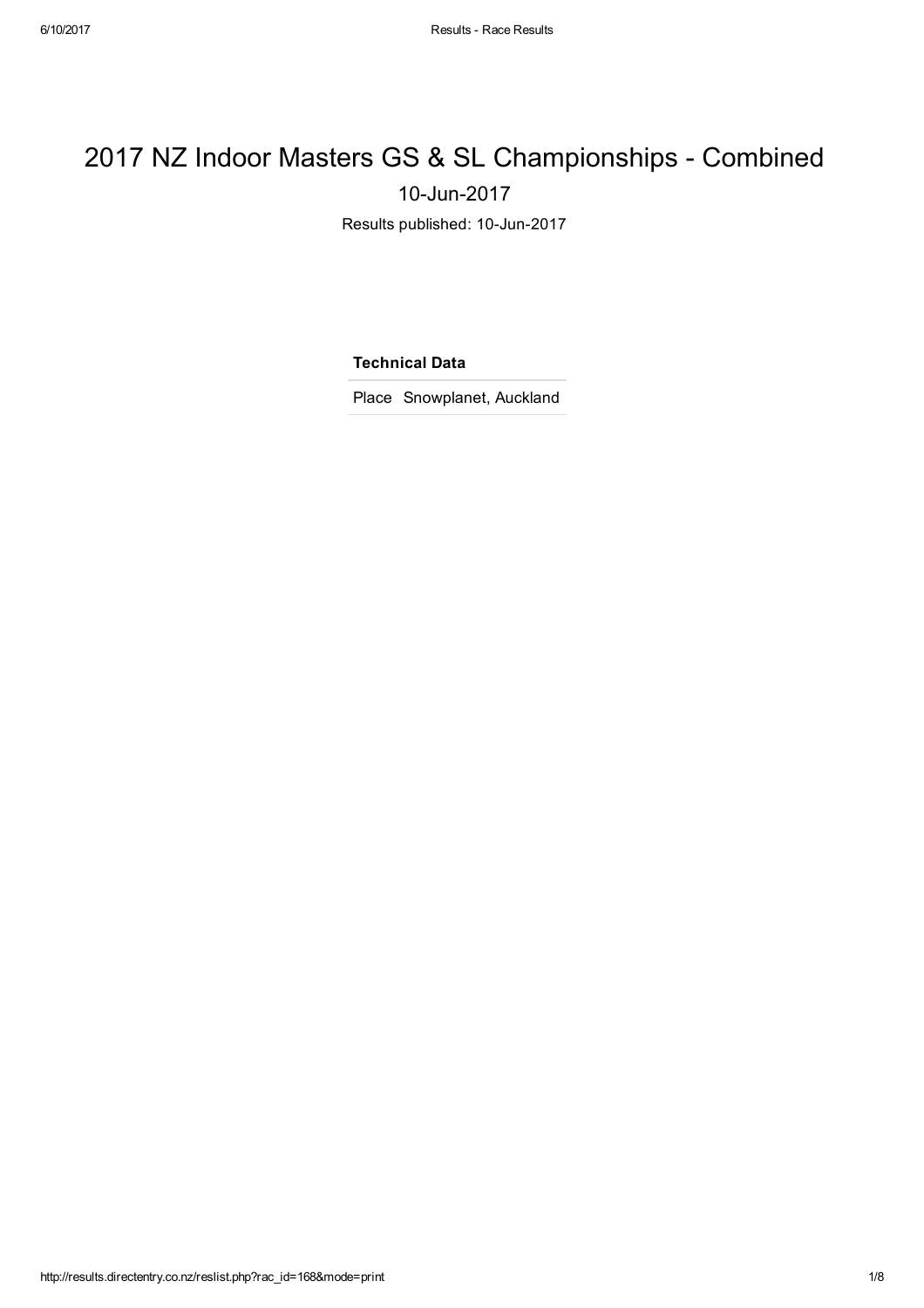| Rank | <b>Bib</b> | <b>Name</b>           | <b>Class</b>   | Run 1   | Run 2           | Total   | Gap   |
|------|------------|-----------------------|----------------|---------|-----------------|---------|-------|
| 1    | 72         | <b>KAN Maria</b>      | W1             | 1:01.88 | 1:21.02 2:22.90 |         |       |
| 2    | 74         | <b>UNGER Sue</b>      | W7             | 1:06.75 | 1:30.26         | 2:37.01 | 14.11 |
| 3    | 75         | <b>MILLER Valerie</b> | W6             | 1:08.73 | 1:30.10         | 2:38.83 | 15.93 |
| 4    | 70         | GIBBS Julie           | W7             | 1:05.61 | 1:33.39         | 2:39.00 | 16.10 |
| 5    | 71         | <b>HASWELL Kate</b>   | W8 l           | 1:15.71 | 1:34.31         | 2:50.02 | 27.12 |
| 6    | 76         | HADDON Amy            | W1             | 1:11.53 | 1:39.49         | 2:51.02 | 28.12 |
|      | 73         | <b>PHILLIPS Sarah</b> | W <sub>2</sub> | 1:11.76 | <b>DNS</b>      |         |       |

### Women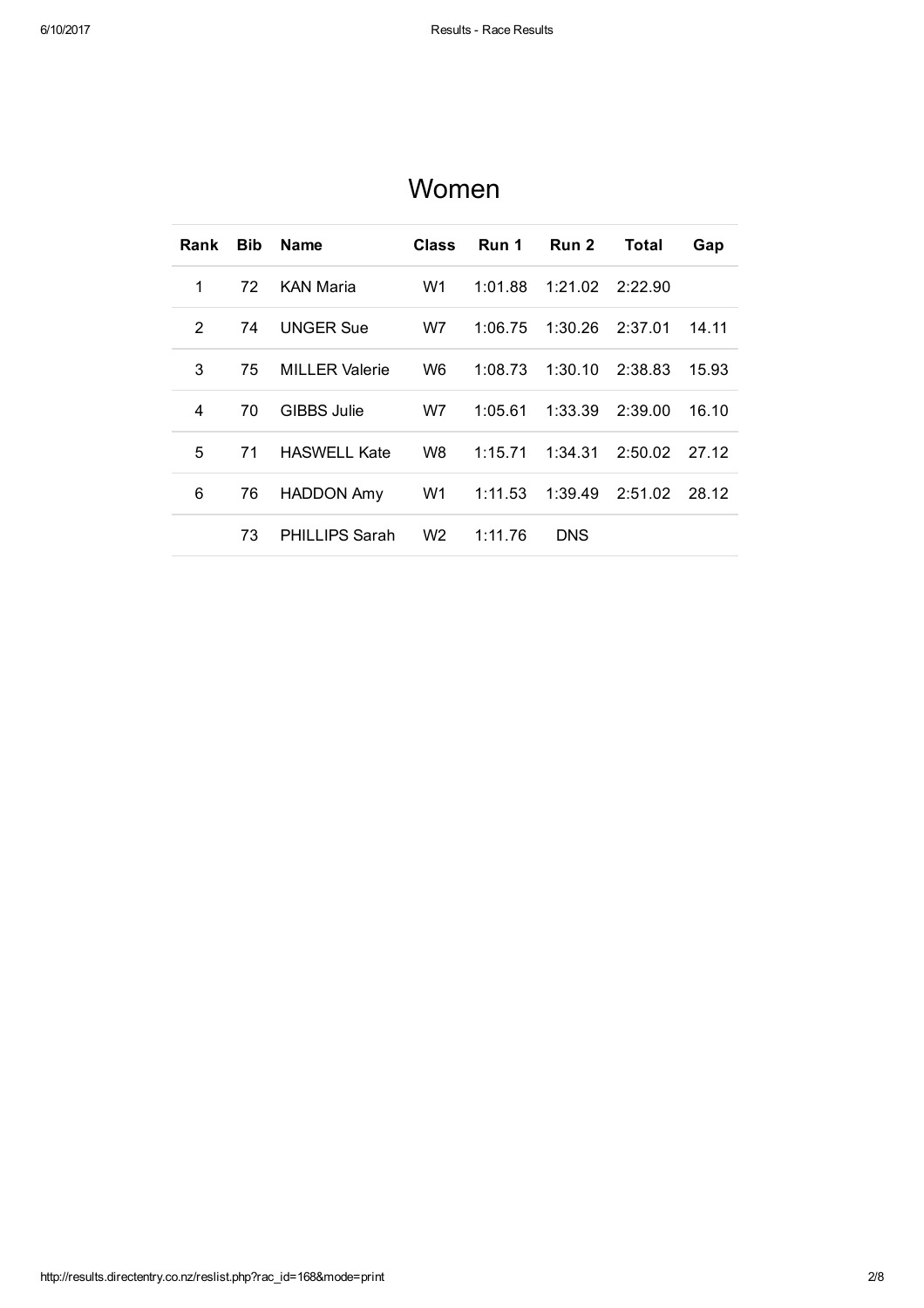|  | Women - Handicap |
|--|------------------|
|--|------------------|

| Rank | Bib | <b>Name</b>              | <b>Class</b>   | Run 1   | Run 2      | Total   | H/Cap<br>Total | Gap   | H/Cap<br><b>Points</b> |
|------|-----|--------------------------|----------------|---------|------------|---------|----------------|-------|------------------------|
| 1    | 70  | <b>GIBBS Julie</b>       | W7             | 1:05.61 | 1:33.39    | 2:39.00 | 2:18.01        |       | 100                    |
| 2    | 74  | <b>UNGER Sue</b>         | W7             | 1:06.75 | 1:30.26    | 2:37.01 | 2:18.17        | .16   | 80                     |
| 3    | 71  | <b>HASWELL Kate</b>      | W <sub>8</sub> | 1:15.71 | 1:34.31    | 2:50.02 | 2:20.44        | 2.43  | 60                     |
| 4    | 75  | <b>MILLER Valerie</b>    | W <sub>6</sub> | 1:08.73 | 1:30.10    | 2:38.83 | 2:21.36        | 3.35  | 50                     |
| 5    | 72  | <b>KAN Maria</b>         | W1             | 1:01.88 | 1:21.02    | 2:22.90 | 2:22.90        | 4.89  | 45                     |
| 6    | 76  | <b>HADDON Amy</b>        | W1             | 1:11.53 | 1:39.49    | 2:51.02 | 2:49.99        | 31.98 | 40                     |
|      | 73  | <b>PHILLIPS</b><br>Sarah | W <sub>2</sub> | 1:11.76 | <b>DNS</b> |         |                |       |                        |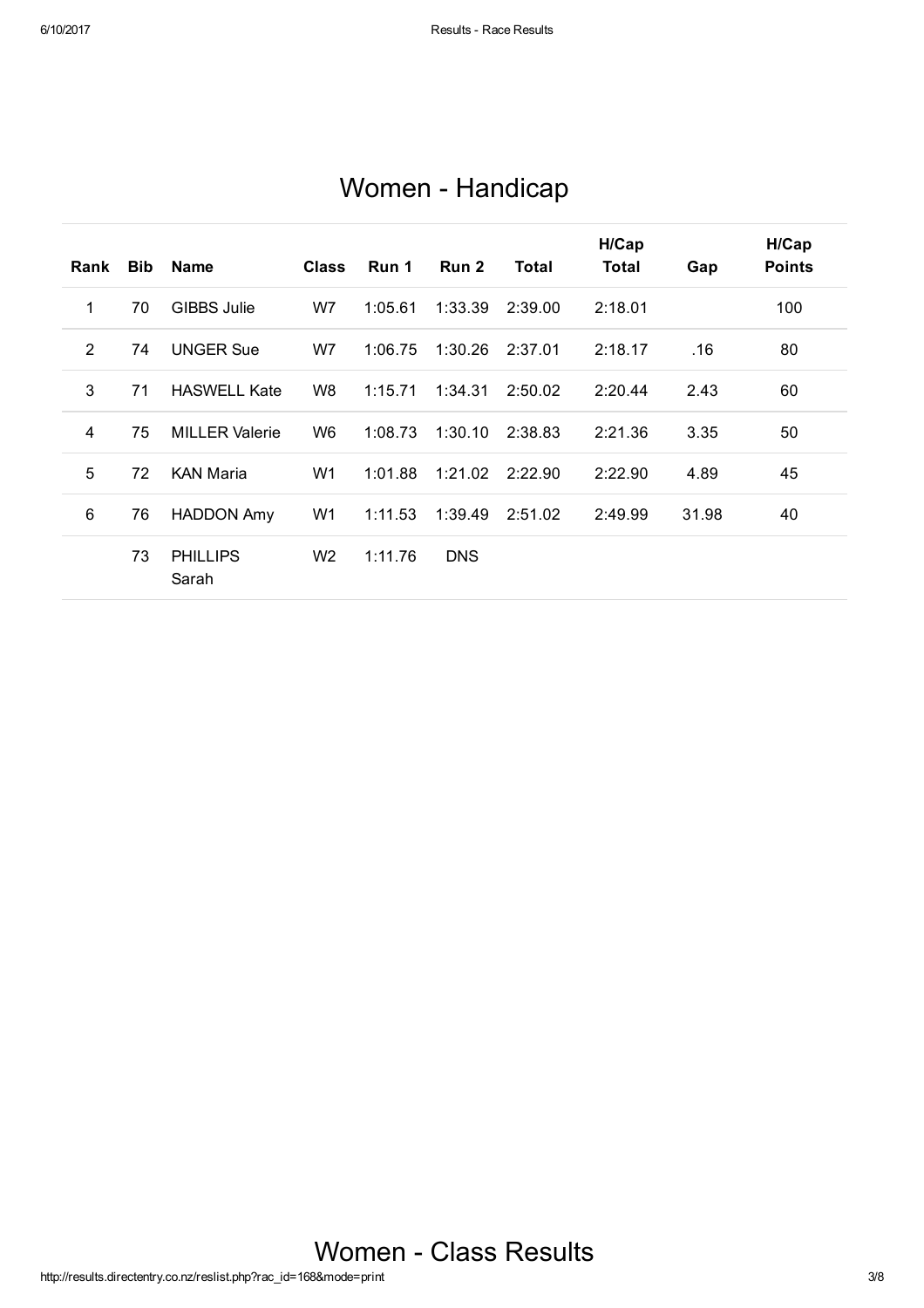Class W8 : Women 65 - 69

|  | Rank Bib Name                             |  | Run 1 Run 2 Total Gap |  |
|--|-------------------------------------------|--|-----------------------|--|
|  | 1 71 HASWELL Kate 1:15.71 1:34.31 2:50.02 |  |                       |  |

Class W7 : Women 60 - 64

|  | Rank Bib Name                                 |  | Run 1 Run 2 Total Gap |  |
|--|-----------------------------------------------|--|-----------------------|--|
|  | 1 74 UNGER Sue 1:06.75 1:30.26 2:37.01        |  |                       |  |
|  | 2 70 GIBBS Julie 1:05.61 1:33.39 2:39.00 1.99 |  |                       |  |

Class W6 : Women 55 - 59

|  | Rank Bib Name                               |  | Run 1 Run 2 Total Gap |  |
|--|---------------------------------------------|--|-----------------------|--|
|  | 1 75 MILLER Valerie 1:08.73 1:30.10 2:38.83 |  |                       |  |

#### Class W2 : Women 35 - 39

|  | Rank Bib Name                 | Run 1 Run 2 Total Gap |  |
|--|-------------------------------|-----------------------|--|
|  | 73 PHILLIPS Sarah 1:11.76 DNS |                       |  |

#### Class W1 : Women 30 - 34

|  | Rank Bib Name                                 |  | Run 1 Run 2 Total Gap |  |
|--|-----------------------------------------------|--|-----------------------|--|
|  | 1 72 KAN Maria 1:01.88 1:21.02 2:22.90        |  |                       |  |
|  | 2 76 HADDON Amy 1:11.53 1:39.49 2:51.02 28.12 |  |                       |  |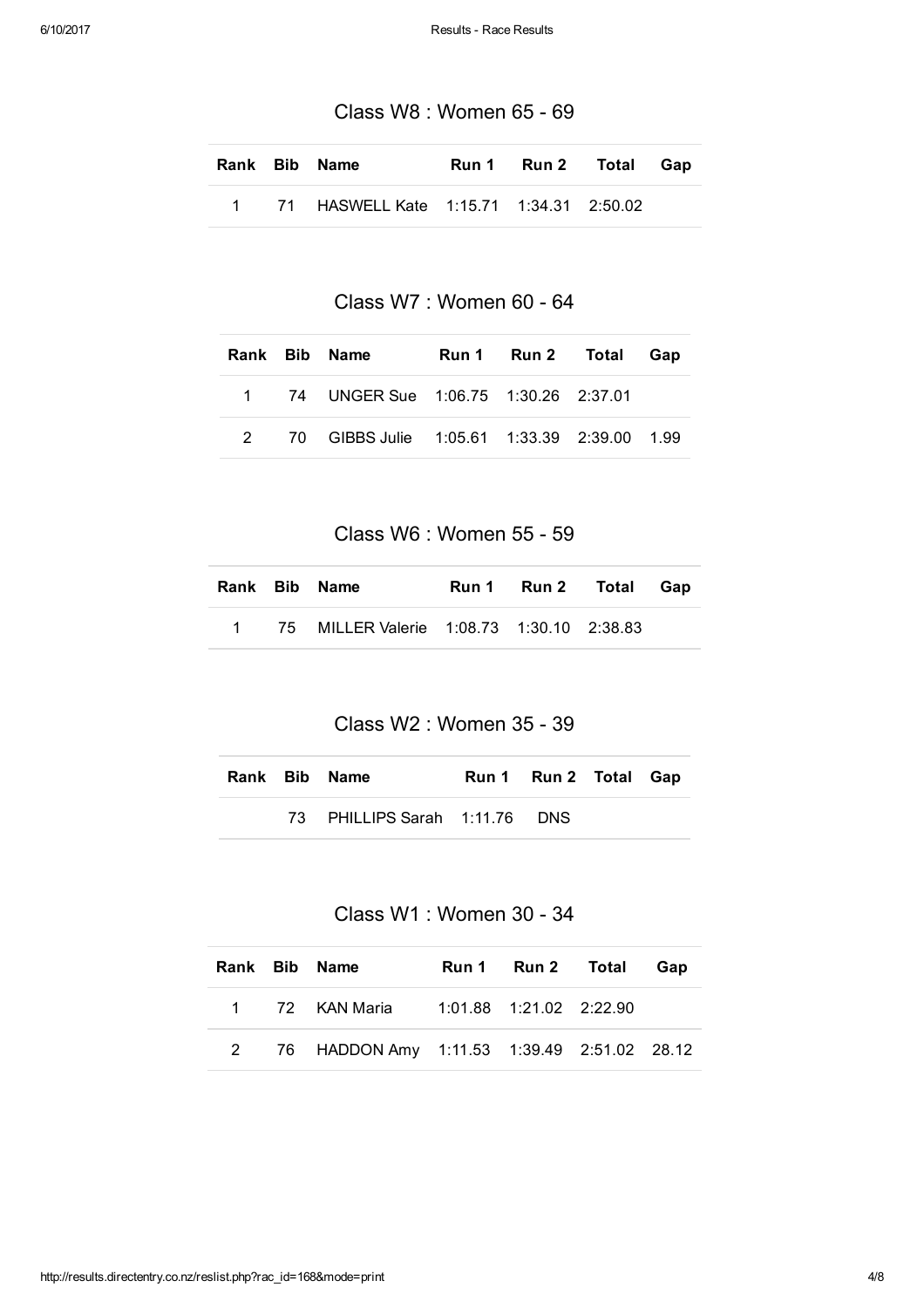| Rank           | <b>Bib</b> | <b>Name</b>            | <b>Class</b>   | Run 1   | Run <sub>2</sub> | <b>Total</b> | Gap   |
|----------------|------------|------------------------|----------------|---------|------------------|--------------|-------|
| 1              | 82         | <b>WARDROP Jon</b>     | M <sub>6</sub> | 59.27   | 1:10.38          | 2:09.65      |       |
| $\overline{2}$ | 87         | <b>WOOD Paul</b>       | M <sub>5</sub> | 57.27   | 1:13.93          | 2:11.20      | 1.55  |
| 3              | 81         | <b>MILLER Chris</b>    | M4             | 58.70   | 1:12.53          | 2:11.23      | 1.58  |
| 4              | 89         | <b>LLYODD Richard</b>  | M <sub>5</sub> | 1:00.00 | 1:13.25          | 2:13.25      | 3.60  |
| 5              | 90         | <b>ANDERSON Stuart</b> | M <sub>3</sub> | 1:01.92 | 1:11.63          | 2:13.55      | 3.90  |
| 6              | 93         | <b>SIMPSON Noel</b>    | M4             | 1:00.40 | 1:13.61          | 2:14.01      | 4.36  |
| $\overline{7}$ | 83         | <b>UNGER Mike</b>      | M7             | 1:01.25 | 1:16.47          | 2:17.72      | 8.07  |
| 8              | 94         | <b>CAMERON Neil</b>    | M <sub>6</sub> | 59.55   | 1:18.36          | 2:17.91      | 8.26  |
| 9              | 84         | <b>URE Mike</b>        | M <sub>8</sub> | 1:02.89 | 1:24.14          | 2:27.03      | 17.38 |
| 10             | 91         | <b>GUTHRIE Arlo</b>    | M <sub>8</sub> | 1:05.60 | 1:28.15          | 2:33.75      | 24.10 |
|                | 80         | <b>WADE Brian</b>      | M <sub>9</sub> | 1:05.71 | <b>DNS</b>       |              |       |
|                | 86         | <b>BEACH Paul</b>      | M7             | 1:22.69 | <b>DNS</b>       |              |       |
|                | 88         | <b>CLEMOW Phillip</b>  | M <sub>9</sub> | 1:04.39 | <b>DNS</b>       |              |       |

### Men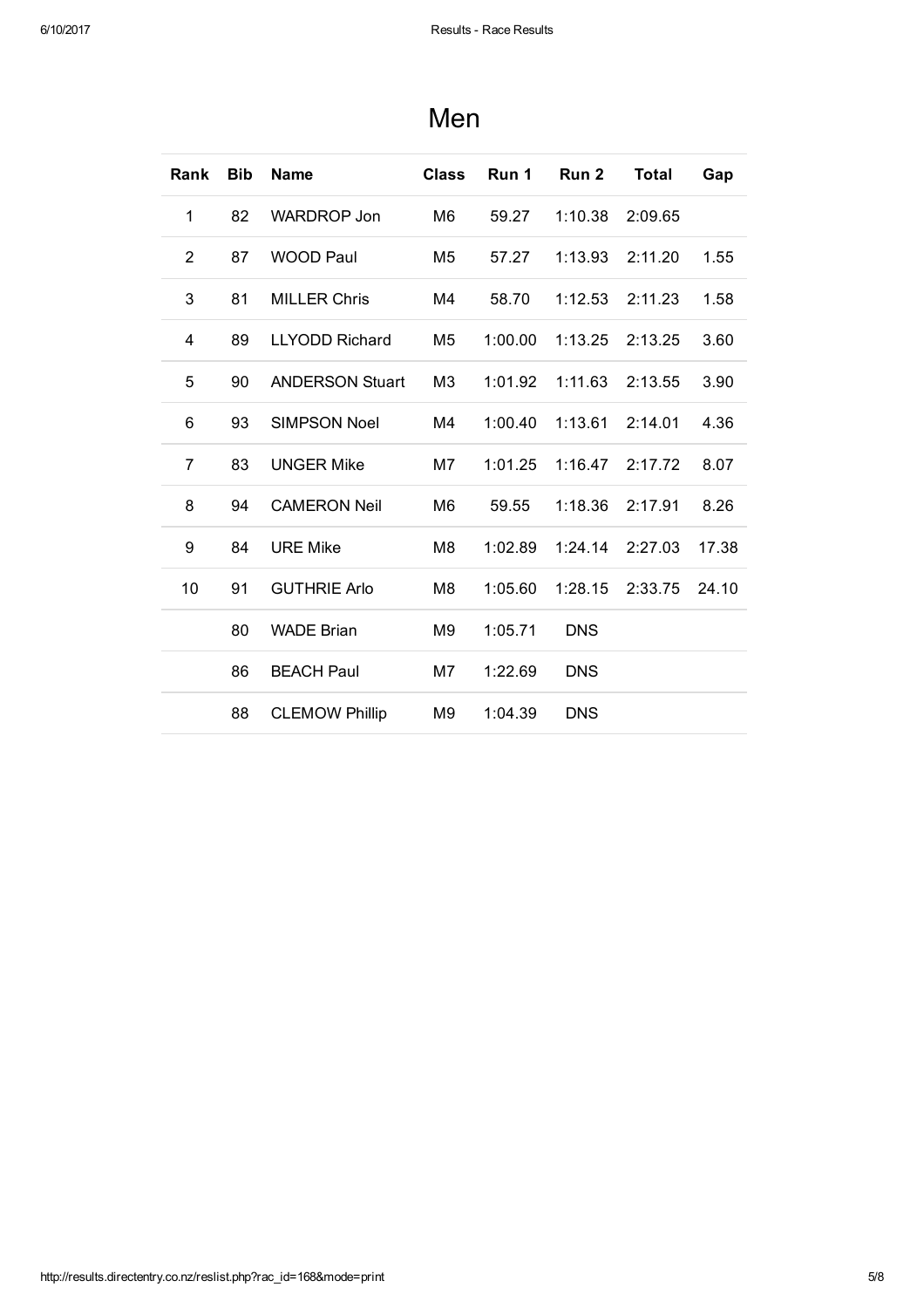| Men - Handicap |  |
|----------------|--|
|----------------|--|

| Rank           | <b>Bib</b> | <b>Name</b>               | <b>Class</b>   | Run 1   | Run <sub>2</sub> | <b>Total</b> | H/Cap<br><b>Total</b> | Gap   | H/Cap<br><b>Points</b> |
|----------------|------------|---------------------------|----------------|---------|------------------|--------------|-----------------------|-------|------------------------|
| 1              | 82         | <b>WARDROP Jon</b>        | M <sub>6</sub> | 59.27   | 1:10.38          | 2:09.65      | 1:54.74               |       | 100                    |
| $\overline{2}$ | 83         | <b>UNGER Mike</b>         | M7             | 1:01.25 | 1:16.47          | 2:17.72      | 1:59.13               | 4.39  | 80                     |
| 3              | 87         | <b>WOOD Paul</b>          | M <sub>5</sub> | 57.27   | 1:13.93          | 2:11.20      | 2:00.05               | 5.31  | 60                     |
| 4              | 89         | <b>LLYODD Richard</b>     | M <sub>5</sub> | 1:00.00 | 1:13.25          | 2:13.25      | 2:01.92               | 7.18  | 50                     |
| 5              | 84         | <b>URE Mike</b>           | M <sub>8</sub> | 1:02.89 | 1:24.14          | 2:27.03      | 2:02.18               | 7.44  | 45                     |
| 6              | 94         | <b>CAMERON Neil</b>       | M <sub>6</sub> | 59.55   | 1:18.36          | 2:17.91      | 2:02.74               | 8.00  | 40                     |
| $\overline{7}$ | 81         | <b>MILLER Chris</b>       | M4             | 58.70   | 1:12.53          | 2:11.23      | 2:03.09               | 8.35  | 36                     |
| 8              | 93         | <b>SIMPSON Noel</b>       | M4             | 1:00.40 | 1:13.61          | 2:14.01      | 2:07.31               | 12.57 | 32                     |
| 9              | 90         | <b>ANDERSON</b><br>Stuart | M <sub>3</sub> | 1:01.92 | 1:11.63          | 2:13.55      | 2:07.94               | 13.20 | 29                     |
| 10             | 91         | <b>GUTHRIE Arlo</b>       | M <sub>8</sub> | 1:05.60 | 1:28.15          | 2:33.75      | 2:08.69               | 13.95 | 26                     |
|                | 80         | <b>WADE Brian</b>         | M <sub>9</sub> | 1:05.71 | <b>DNS</b>       |              |                       |       |                        |
|                | 86         | <b>BEACH Paul</b>         | M7             | 1:22.69 | <b>DNS</b>       |              |                       |       |                        |
|                | 88         | <b>CLEMOW Phillip</b>     | M <sub>9</sub> | 1:04.39 | <b>DNS</b>       |              |                       |       |                        |

# Men - Class Results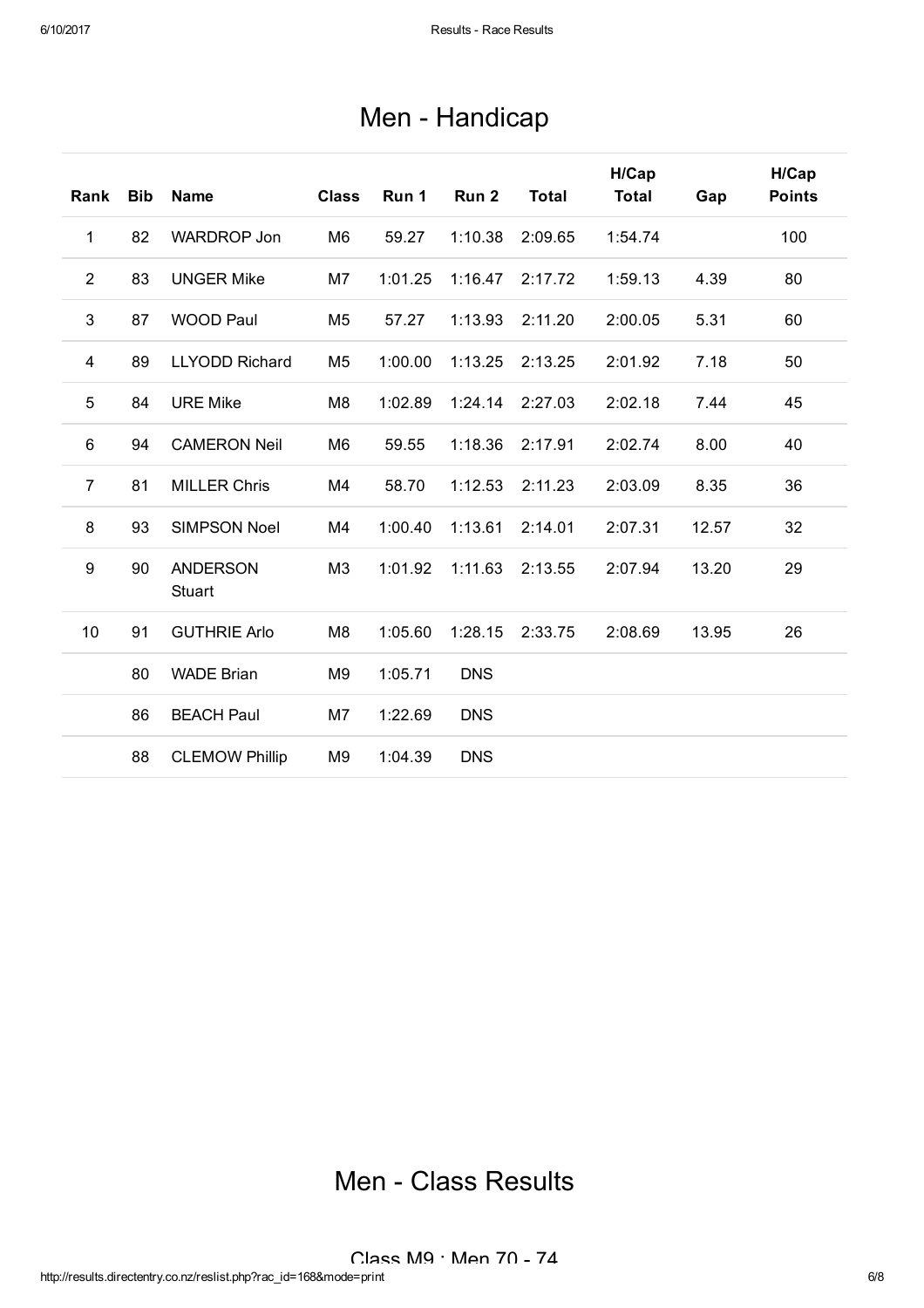6/10/2017 **Results - Race Results Results** - Race Results Class M9 : MONTE V 74

|  | Rank Bib Name                 | Run 1 Run 2 Total Gap |  |
|--|-------------------------------|-----------------------|--|
|  | 80 WADE Brian 1:05.71 DNS     |                       |  |
|  | 88 CLEMOW Phillip 1:04.39 DNS |                       |  |

Class M8 : Men 65 - 69

|  | Rank Bib Name                                  |                               | Run 1 Run 2 Total Gap |  |
|--|------------------------------------------------|-------------------------------|-----------------------|--|
|  |                                                | $1:02.89$ $1:24.14$ $2:27.03$ |                       |  |
|  | 2 91 GUTHRIE Arlo 1:05.60 1:28.15 2:33.75 6.72 |                               |                       |  |

Class M7 : Men 60 - 64

|  | Rank Bib Name                           |  | Run 1 Run 2 Total Gap |  |
|--|-----------------------------------------|--|-----------------------|--|
|  | 1 83 UNGER Mike 1:01.25 1:16.47 2:17.72 |  |                       |  |
|  | 86 BEACH Paul 1:22.69 DNS               |  |                       |  |

Class M6 : Men 55 - 59

|               | Rank Bib Name                              | Run 1 Run 2 Total Gap |  |
|---------------|--------------------------------------------|-----------------------|--|
|               | 1 82 WARDROP Jon 59.27 1:10.38 2:09.65     |                       |  |
| $\mathcal{P}$ | 94 CAMERON Neil 59.55 1:18.36 2:17.91 8.26 |                       |  |

Class M5 : Men 50 - 54

|  | Rank Bib Name  | Run 1 Run 2 Total Gap |  |
|--|----------------|-----------------------|--|
|  | 1 87 WOOD Paul |                       |  |

Class M5 : Men 50 - 54

|  | Rank Bib Name                                  |  | Run 1 Run 2 Total Gap |  |
|--|------------------------------------------------|--|-----------------------|--|
|  | 89 LLYODD Richard 1:00.00 1:13.25 2:13.25 2.05 |  |                       |  |